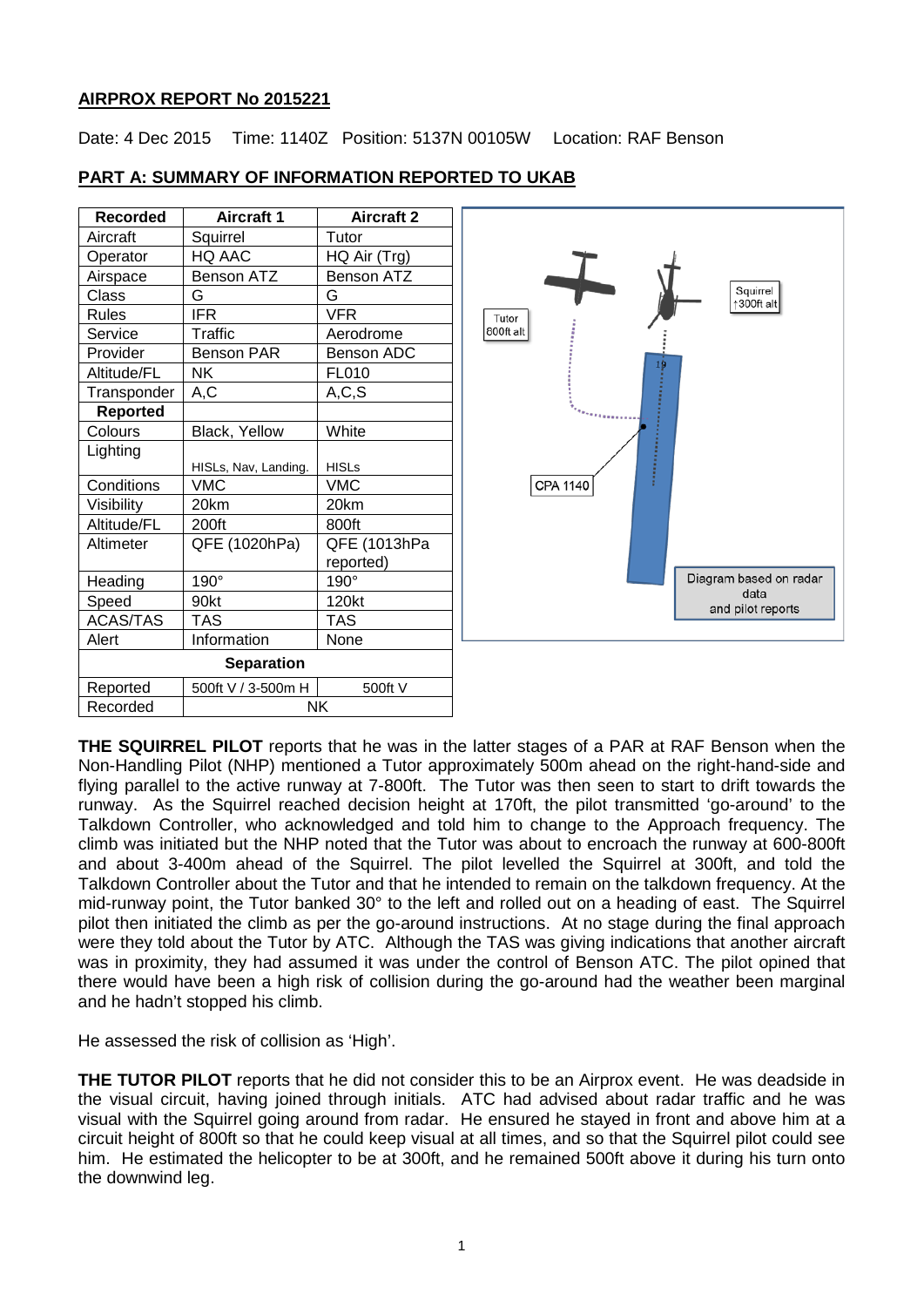He assessed the risk of collision as 'None'.

**THE BENSON ADC** reports that the Squirrel was on a radar approach, whilst Tutor aircraft were recovering visually. One Tutor (non-Airprox) was in the circuit when the radar traffic was approaching 5 miles. A second Tutor then requested a join and was given airfield details and passed the position of the circuit and radar traffic. Shortly afterwards, the Squirrel on radar was given clearance at 3 miles to low approach, with one Tutor downwind and one yet to call initials, circuit information on the radar clearance was given as 'one in'. Once the Tutor pilot had called initials, he was updated with the position of the radar traffic, now at about 1.5nm. There was no request for an early break from the Tutor pilot. The Squirrel was completing his low-approach and the Tutor broke from the deadside to downwind no further than halfway down the runway; it flew over the top of the Squirrel with an estimated 500ft between them. The Squirrel was seen to stay level at 300ft down the whole length of the runway before climbing at the RW01 threshold.

He perceived the severity of the incident as 'Medium'.

### **Factual Background**

The weather at Benson was recorded as follows:

**METAR EGUB 041050Z 21014KT 9999 FEW023 BKN040 10/07 Q1027 BLU TEMPO SCT023 WHT=**

Portions of the tape transcript between Benson Talkdown, Benson Tower, the Tutor pilot and Squirrel pilot is below:

| <b>FROM</b>     | ΤO           | <b>SPEECH</b>                                                                                                      | <b>TIME</b> |
|-----------------|--------------|--------------------------------------------------------------------------------------------------------------------|-------------|
| Tutor c/s       | Tower        | Benson Tower {Tutor c/s} for visual recovery from the south west<br>with golf 1020                                 | 11:38:03    |
| Tower           | Tutor $c/s$  | {Tutor c/s} Benson Tower join runway 19 one in and radar traffic<br>approaching three miles                        | 11:38:10    |
| Tower           | Talkdown     | {Squirrel c/s} cleared low approach one in                                                                         | 11:38:40    |
| Talkdown        | Squirrel c/s | {Squirrel c/s} cleared low approach one on (?) acknowledge                                                         | 11:38:42    |
| Talkdown        | Squirrel c/s | Cleared low approach {Squirrel c/s}                                                                                | 11:38:44    |
| Tutor $c/s$     | Tower        | {Tutor c/s} right initials                                                                                         | 11:39:50    |
| Tower           | Tutor $c/s$  | {Tutor c/s} one downwind and radar traffic approaching one mile<br>final                                           | 11:39:52    |
| Talkdown        | Squirrel c/s | Passing decision height half a mile                                                                                | 11:40:38    |
| Tutor c/s       | Tower        | {Tutor c/s} deadside                                                                                               | 11:40:38    |
| Squirrel<br>c/s | Talkdown     | Talkdown er {Squirrel c/s} is er on the er go around er not climbing<br>at present due to aircraft in the overhead | 11:40:54    |
| Talkdown        | Squirrel c/s | {Squirrel c/s} continue with Benson Approach 376.65                                                                | 11:41:04    |
| Squirrel<br>c/s | Talkdown     | Can you just make a note that fixed wing crossing the????<br>centreline                                            | 11:41:07    |

### **Analysis and Investigation**

### **Military ATM**

The Squirrel pilot reported being in the late stages of a PAR with Benson Talkdown when the Non-Handling Pilot (NHP) mentioned a Tutor 500m ahead at 7-800ft in height, drifting towards the runway. The Squirrel initiated the 'go-around' climb and was told to switch to the Approach frequency; the Tutor pilot encroached onto the runway at 6-800ft, 3-400m ahead, and the Squirrel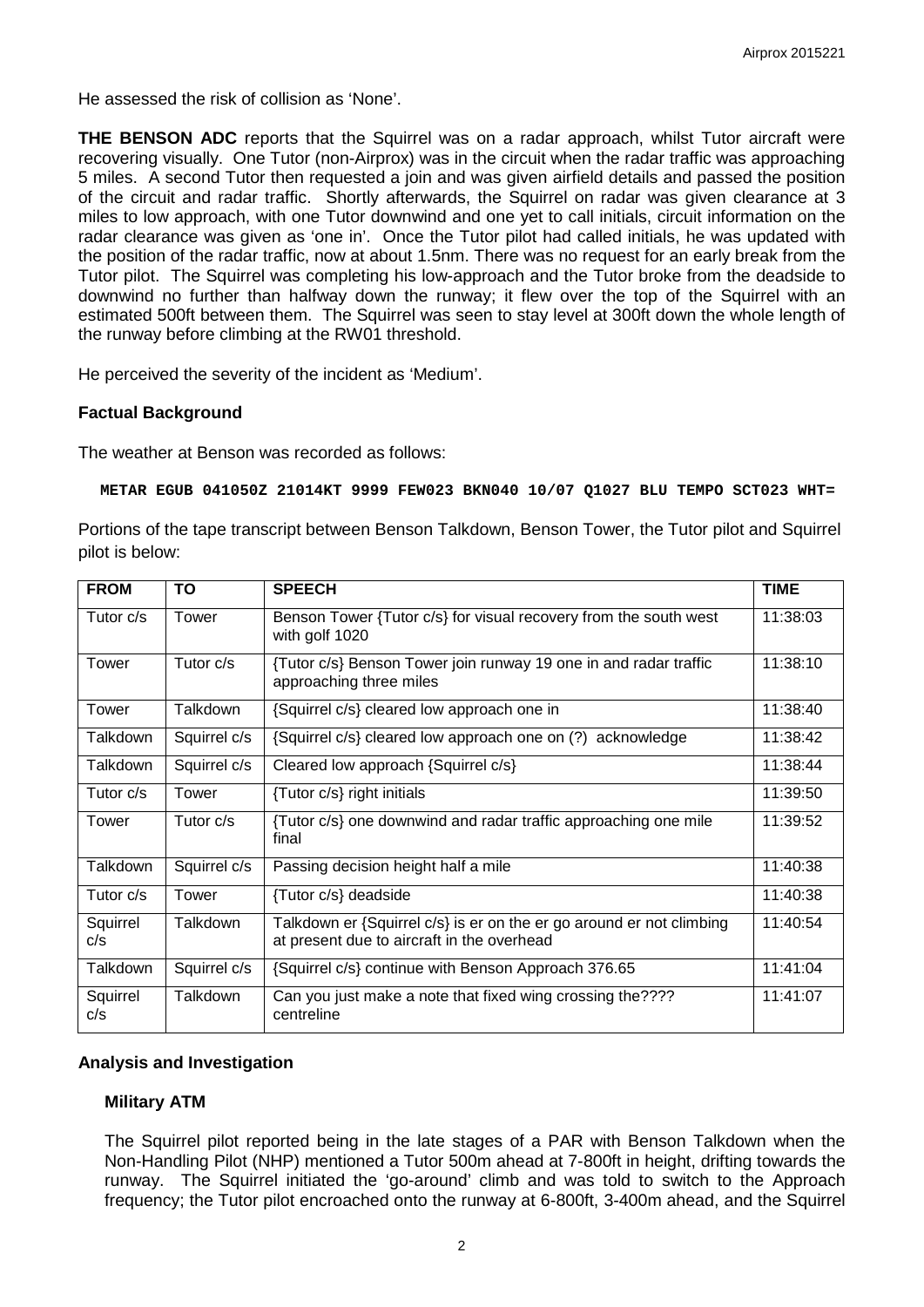levelled-off at 300ft, informing the Talkdown Controller. At the time the clearance to the Squirrel crew was given for the low approach (3nm finals), the Tutor pilot had not called at Initials and was not included in the clearance because it was not technically part of the visual circuit. TAS had provided the Squirrel pilot with some information on the joining Tutor; however, the Squirrel pilot felt that there was a high risk of collision had there been marginal weather conditions.

The Tutor pilot was deadside in the circuit and was visual with the Squirrel, having received Traffic Information from ATC. The Tutor pilot reported being aware of the Squirrel climbing out for a further radar approach and stayed in front and above the Squirrel at circuit height of 800ft. The Tutor pilot was visual throughout and estimated the Squirrel was at 300ft and a 500ft height separation. The standard join at Benson would include a transit deadside and a traverse of the upwind threshold to the liveside; a break into the circuit is generally conducted at faster speeds and involves breaking across the runway at any point.

The Aerodrome Controller recalled the clearance for the Squirrel to low approach at 3nm with a non-Airprox Tutor in the visual circuit and the Airprox Tutor not yet at Initials (and so the clearance included the circuit state of '1 in'). The Tutor was seen to break approximately half way down the runway with no request for an early break (over the runway threshold rather than the upwind threshold). The Tutor broke over the top of the Squirrel, and the Squirrel pilot was seen to stay level at approximately 300ft for the length of the runway, prior to climbing out.

The Tutor pilot was visual with the Squirrel 500ft below and felt that there was sufficient separation to cross the runway from deadside. The Squirrel pilot was not as comfortable with the separation and had wanted to continue climb from 300ft for another IFR approach but felt that the Tutor crossing ahead prevented this. The Aerodrome Controller reported that the Tutor turned overhead the Squirrel preventing the IFR departure climbing further. As the Tutor was already established in the visual circuit, the Tutor crew were responsible for separation against the IFR traffic. The Aerodrome Controller should sequence the mixed arrival and departure of visual and instrument traffic and should provide Traffic Information on any occasion that a controller considers it necessary in the interests of safety.<sup>[1](#page-2-0)</sup> On this occasion, the IFR traffic was allocated the runway for a low approach, the correct circuit state was passed and information was passed on the IFR traffic at 3 and 1nm finals. Separation was estimated at 500ft by the Aerodrome Controller with a 'medium' severity rating.

The Tutor crew were always visual with the Squirrel but manoeuvred in a way to cause concern for a crew who could have been climbing under an IFR departure. Post-incident, the unit reinforced the need for crews to advise of their intention to break over the runway at the Initials call e.g. 'Initials for the break'. If the controller has the capacity, they can pass the information on visual circuit traffic to the Talkdown Controller; the controller also has the option of requesting a standard join.

### **UKAB Secretariat**

The Squirrel and Tutor pilots shared an equal responsibility for collision avoidance and not to operate in such proximity to other aircraft as to create a collision hazard<sup>[2](#page-2-1)</sup>. An aircraft operated on or in the vicinity of an aerodrome shall conform with or avoid the pattern of traffic formed by other aircraft in operation<sup>[3](#page-2-2)</sup>.

 $\overline{\phantom{a}}$ 

<span id="page-2-0"></span><sup>&</sup>lt;sup>1</sup> MAA Regulatory Article 3261 Aerodrome Services.

<span id="page-2-1"></span><sup>2</sup> SERA.3205 Proximity.

<span id="page-2-2"></span><sup>&</sup>lt;sup>3</sup> SERA.3225 Operation on and in the Vicinity of an Aerodrome.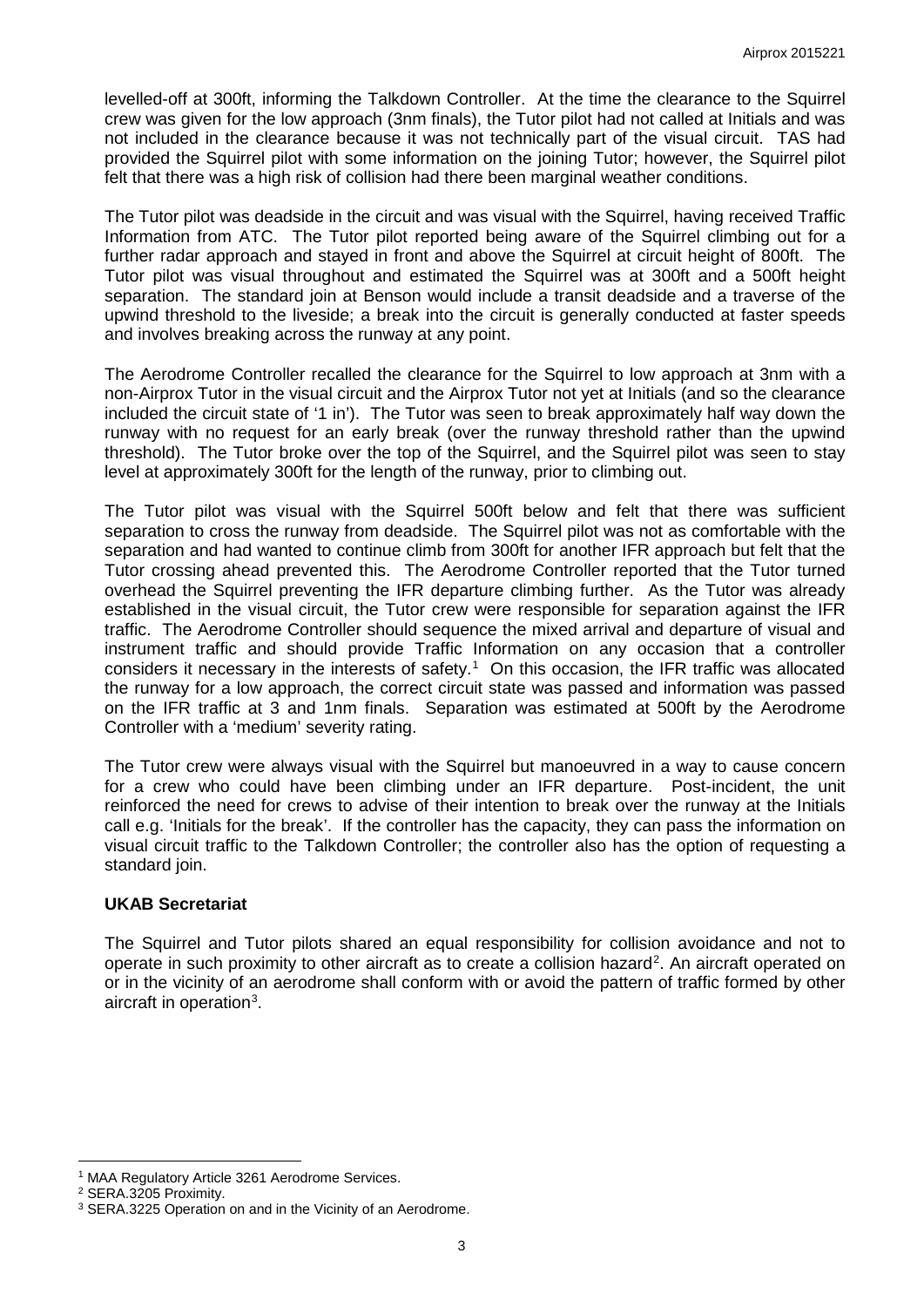## **Comments**

## **HQ Air Command**

This incident highlights the issue of integrating IFR procedures into a visual circuit environment. In accordance with the RAF Benson Defence Aerodrome Manual [1], the Tutor pilot conducted a standard join, through initials, maintaining visual contact and separation from the radar traffic. The pilot chose to initiate his turn, from dead to liveside, at the mid-point of the runway in order to maintain visual contact for both aircraft and achieve adequate separation from the Squirrel conducting a missed approach; a turn onto the downwind leg at the upwind threshold or upwind half of the circuit would have eroded vertical separation further. Although an opportunity existed for the Tutor pilot to inform ATC of his intention to turn earlier than expected for a standard join  $[2]$ , this is not likely to have had an impact on the outcome; the Squirrel was not operating on the Tower frequency and there is no requirement for the Tower controller to inform Talkdown of circuit traffic after clearance for low approach had been provided.

It appears that the Squirrel pilot was unaware of the Tutor aircraft as it passed down his righthand-side and was concerned as the aircraft turned across his flightpath. It is unclear from the report from Benson ATC whether the Talkdown controller was aware of the Tutor aircraft joining through initials. Had the Talkdown controller observed a conflicting radar contact and deemed that it was a hazard, it is expected that Traffic Information would be provided together with suitable action for collision avoidance, if required, in accordance with MAA RA3291 – Precision Approach Radar. Although Traffic Information had not been passed to the Squirrel pilot, TAS provided situational awareness of an approaching aircraft. Ultimately, both aircraft were visual with each other as that Tutor manoeuvred to join the circuit. As a result, the potential for collision was minimal.

## **JHC**

This is the second DASOR raised concerning a similar incident at RAF Benson (the previous incident wasn't filed as an Airprox). The surprise of the Squirrel crew over the Tutor manoeuvre was the key issue which led to the concerns being raised. Whilst it is accepted that in reality there was little risk of collision because the Tutor was visual with the Squirrel at all times, this event could have been prevented by removing the surprise element, i.e. had traffic information on the 'joining' (pre initials) traffic been passed to the Squirrel via Talkdown. Nevertheless, we understand that an amendment has now been made to procedures that will hopefully make such events less likely.

## **Summary**

An Airprox was reported when a Squirrel and a Tutor flew into proximity at 1140 on Friday 4<sup>th</sup> December 2015. The Squirrel pilot was operating under IFR in VMC and was in receipt of a Traffic Service from Benson PAR, the Tutor pilot was operating under VFR in VMC and in the visual circuit.

# **PART B: SUMMARY OF THE BOARD'S DISCUSSIONS**

Information available consisted of reports from the pilots of both aircraft, transcripts of the relevant RT frequencies, radar photographs/video recordings, reports from the air traffic controllers involved and reports from the appropriate ATC and operating authorities.

The Board first discussed the role of ATC in this event. The Tutor hadn't yet joined the visual circuit when the 3-mile clearance was given to the Squirrel, so the Squirrel pilot didn't receive any Traffic Information on it. Members wondered whether the Talkdown controller would have been able to see the joining Tutor on the radar and could have called it to the Squirrel pilot. RAF ATC members assured the Board that the nature of the thin radar beam on the PAR meant that the Tutor would have been highly unlikely to show up in both azimuth and elevation, and that the criteria for the Talkdown Controller to give Traffic Information was that the conflicting traffic should be seen on both